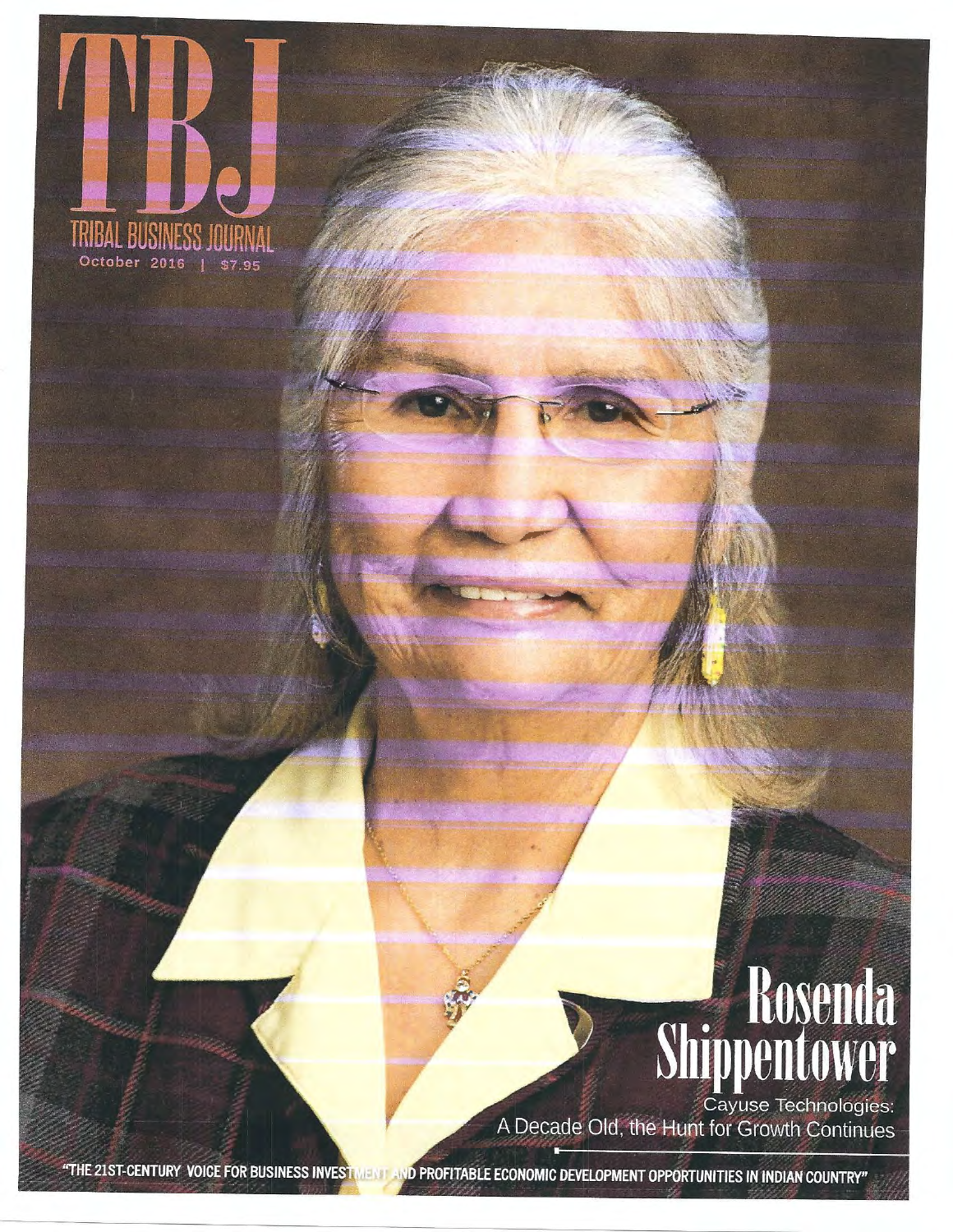## **Eyes Wide Open Tribal Economic Development for Those Who Would Rather Be Safe Than Sorry**

BY DERRIL JORDAN AND DR. DON ZILLIOUX

ribal sovereignty is an expensive proposition! Police departments, tribal courts, social service programs and other governmental programs designed to protect and promote public welfare cost money. Because most tribes lack substantial tax bases, they have to think and act like entrepreneurs in order to create jobs for their people, fund

government operations, and make tribal sovereignty a reality and not an empty promise. Tribes face many obstacles in achieving economic self-sufficiency, including isolation, a lack of natural resources, a shortage of capital, chronic unemployment, and a lack of entrepreneurial experience and expertise.

There are many pitfalls on the

journey to economic stability, and it is easy for tribes to find themselves on the road to destruction instead of the road to prosperity. There is no simple, one-size-fits-all recipe for success, but there are some steps that tribes can take to ensure that the economic development process starts off  $-$  and stays  $-$  on the right path. These include: